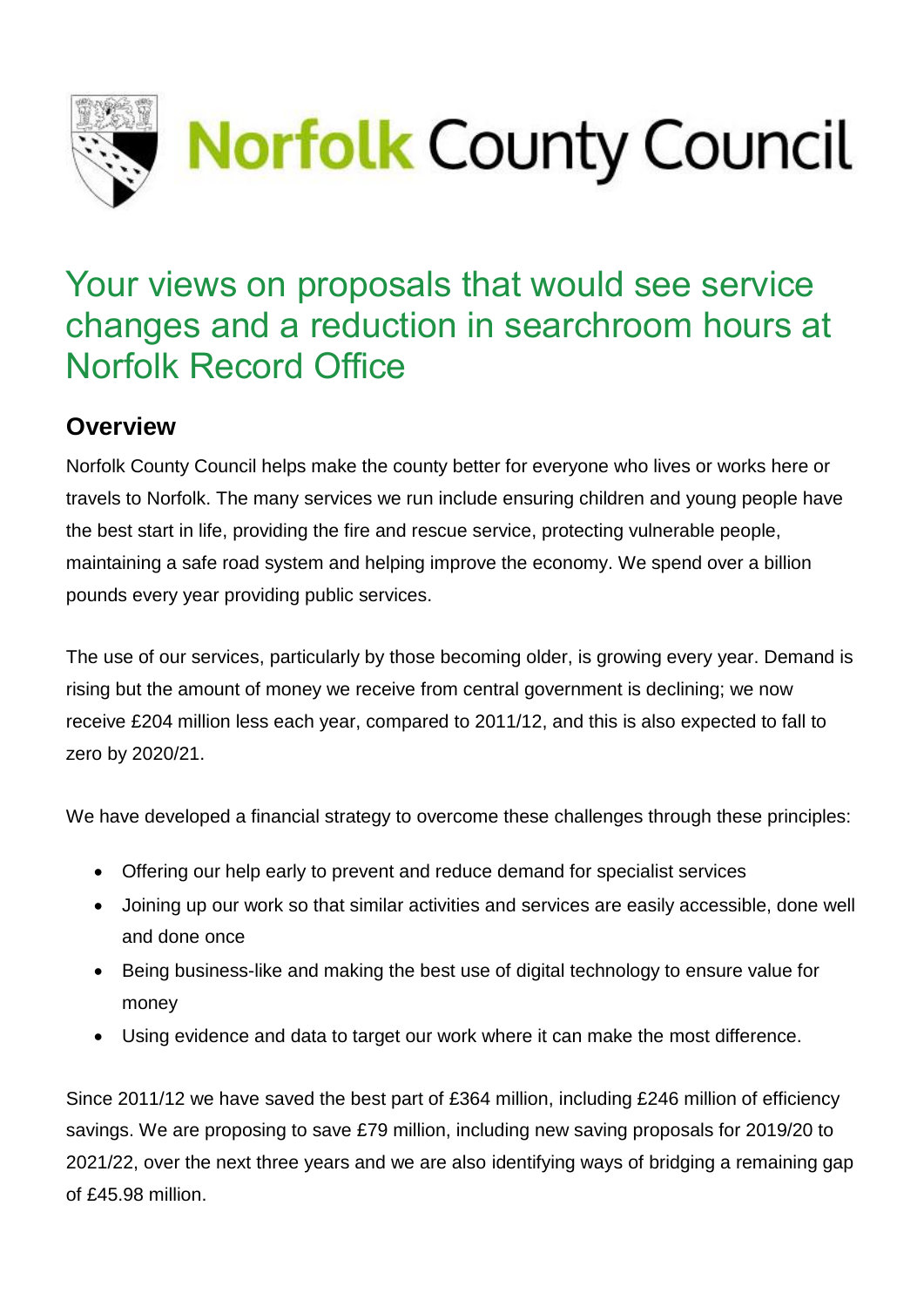Even though we are proposing to increase council tax next year, by the minimum required to put our finances on a sound footing, the amount of money we hope to raise wouldn't be enough to balance our budget.

This means we must continue to make some difficult decisions about how we spend your money.

The council has therefore been looking at how we can save money on all our services, community and environmental services.

We are proposing to change the focus of our staff which would mean a reduction in opening hours for the Norfolk Record Office searchroom and affect the level of some other services that we provide.

**This proposal would save us £75,000 in 2019/20.**

### **Why we are consulting**

We want to find out what people think about our proposal and how it might affect them if it went ahead.

We are consulting through:

- This online consultation, which is also available as a paper copy.

- Paper copies available in the Norfolk Record Office searchroom.

- Individual letters and / or meetings with stakeholders including Heritage Lottery Fund, Norfolk Record Society, Norfolk Family History Society, Norfolk Archives and Heritage Development Foundation, Diocese of Norwich, Norfolk and Norwich Archaeological Society and Norfolk Archaeological and Historical Research Group.

We are consulting from 5 November 2018 to 23 December 2018. Please note that if we receive any consultation responses after this date we cannot guarantee that we will be able to take them into account.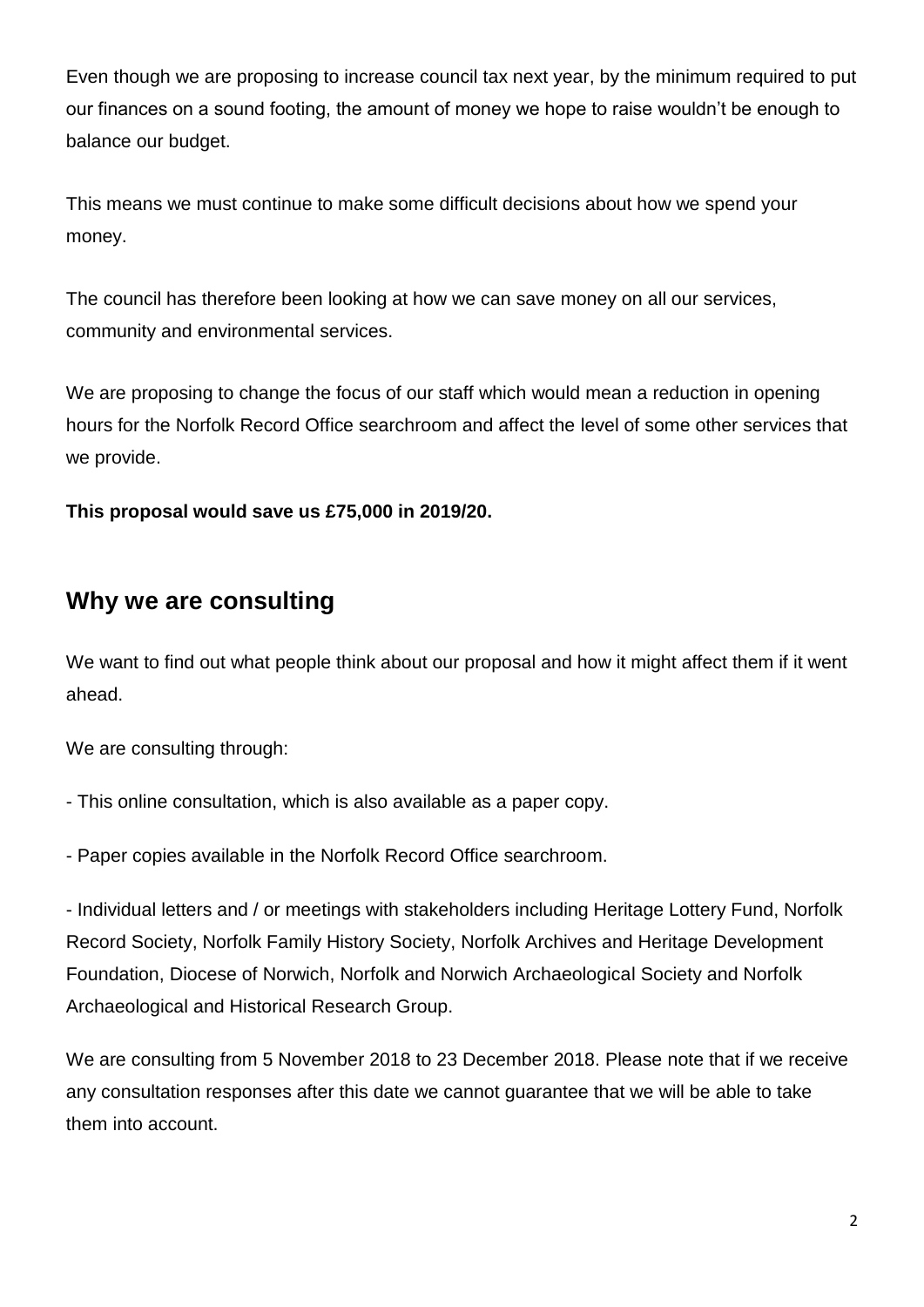We will feed back the findings from our consultation to our county councillors as part of the evidence they will use to help them come to a decision about our proposals.

**If you need a copy of this consultation document in a different format please email [haveyoursay@norfolk.gov.uk,](mailto:haveyoursay@norfolk.gov.uk) call 0344 800 8020 or Text Relay on 18001 0344 800 8020 (textphone) and we will do our best to help.**

# **Personal information, confidentiality and data protection**

We will use any personal information to understand how different groups of people feel about our proposals that would see service changes and a reduction in searchroom hours at Norfolk Record Office.

We will process any personal information we receive from you in line with the General Data Protection Regulation (GDPR) (Regulation (EU) 2016/679), the Data Protection Act 2018 and Norfolk County Council's data protection policy and guidelines. This means that Norfolk County Council will hold your personal data and only use it for the purpose for which it was collected, being this consultation. You can find a copy of our privacy statement at <https://www.norfolk.gov.uk/privacy>

We won't identify individuals when reporting back our findings and under our record management policy we will keep this information for five years. We will also, under normal circumstances, not pass your personal data on to anyone else. However, we may be asked under access to information laws to publish or disclose some, or all, of the information you provide in response to this consultation. We will only do this where such disclosure will comply with such relevant information laws which include the Freedom of Information Act 2000, the Data Protection Act 2018 and the Environmental Information Regulations 2004.

You can choose not to take part in the consultation, to stop responding at any time, or to ignore any personal questions that you do not want to answer.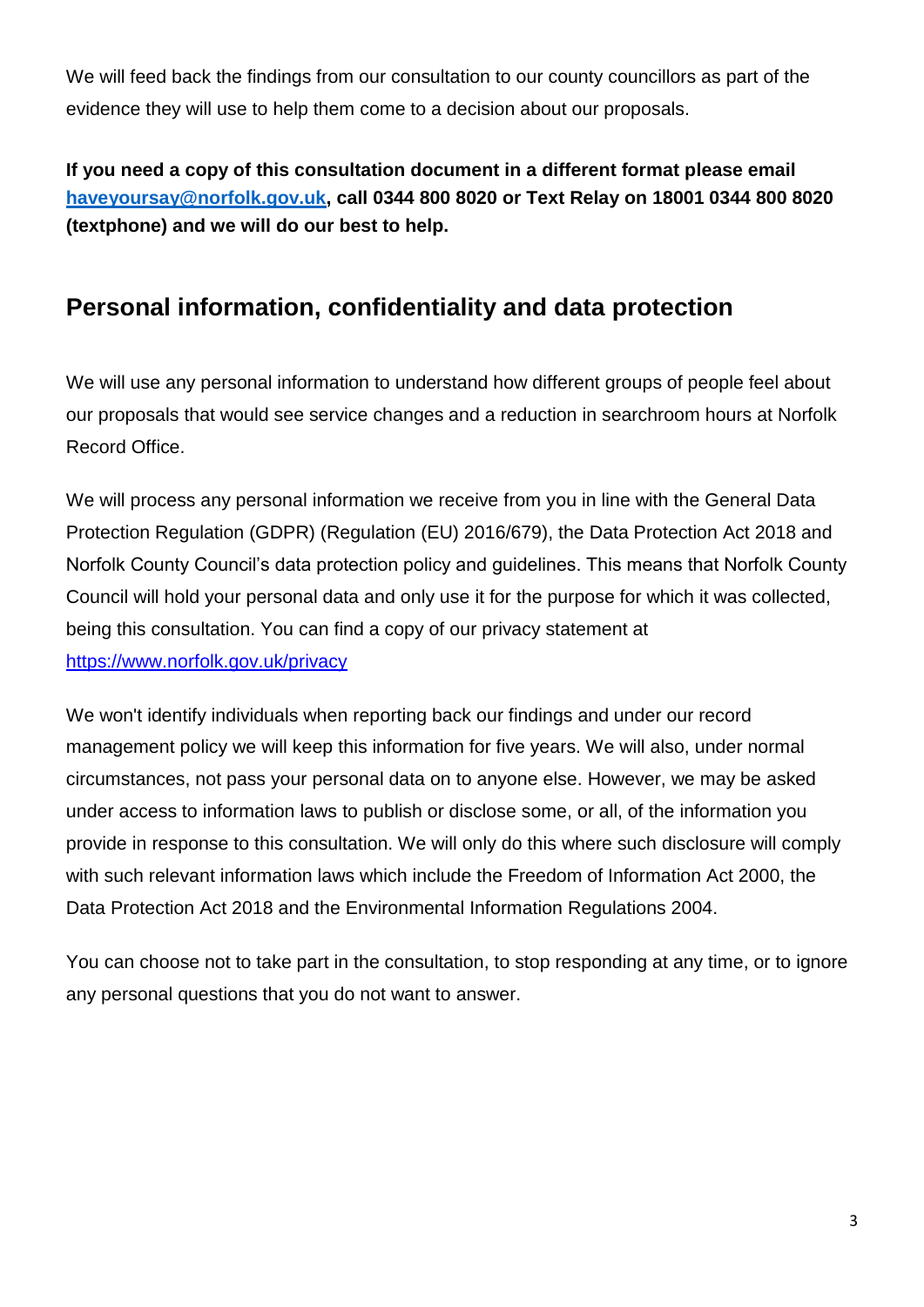### **Background**

The Norfolk Record Office collects and preserves unique archives relating to the history of Norfolk and makes them accessible to people in the county and across the world. Our team conserve documents, run education programmes, provide research advice and act as a first point of contact for people who are new to using the archives. As well as providing access to records used in historical research, the NRO acts a place of record for information relating to government, administration and citizenship.

Both the work of the Norfolk Record Office and the way that people access records is changing.

The NRO now provides many online services. In particular they issue copies of birth, death and marriage certificates. The NRO also take digital copies of historic records on request and charge for this service. Digital records can also be made available online. Whilst making the NRO collection more widely available, these services have also enabled the Record Office to increase its income generation by over 300% in the last five years. Although there have been changes in the way people access the NRO services, the level of use has never been higher.

One of the services that the Norfolk Record Office offers is a public searchroom where people can access the collection. This is open to anyone and is free of charge (many of the documents held by the NRO are covered by legislation and the public have a right of access to them). As well as accessing original documents produced from the strongrooms, the public can use microfilms, online and printed sources. An essential part of the service offered is face-to-face advice; without this people who use the service would have great difficulty navigating their way through the enormous amount of information available. An archivist and two or three members of support staff are needed to operate the searchroom.

The Norfolk Record Office has a gross budget of approximately £856,000 per year, £220,000 of which comes from income generation.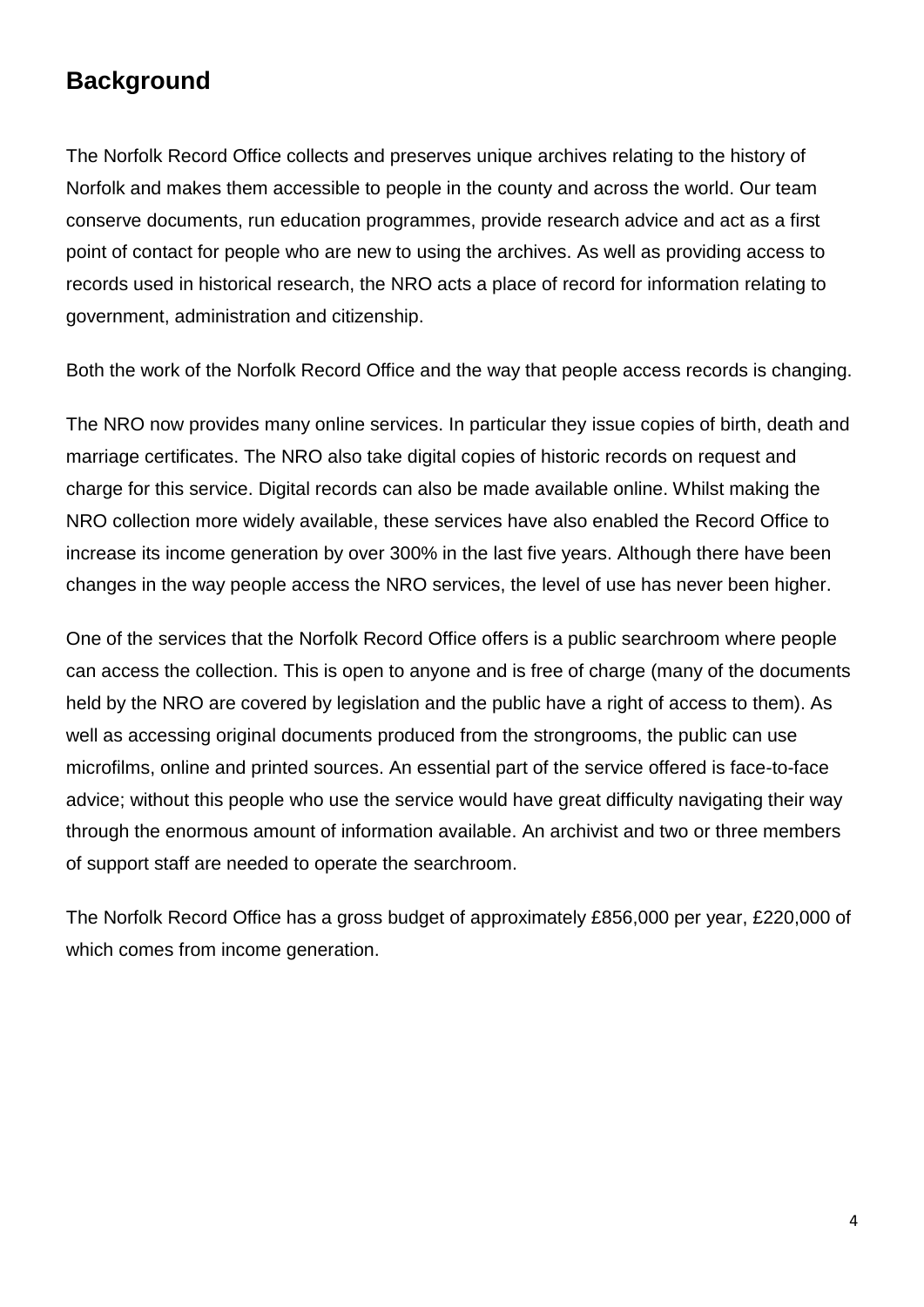### **What we have considered when developing our proposals**

When developing our proposals, we have taken the following things into account:

#### **The changing nature of how people access our records and archives**

Since 2010, there have been significant changes in the way people use our searchroom. Our figures show that whilst there has been a reduction in the number of users of microforms and published (known as surrogate sources) there has been a steady and, recently, increasing number of people using original documents.

The decline in the use of surrogate sources is almost entirely due to the number of sources now available on-line. The NRO has licensed key family history resources to three commercial websites. This means they are accessible from anywhere, 24 hours a day whilst providing an income stream to support the Record Office. For Norfolk residents, these websites can be accessed free of charge in the Record Office in Norwich and King's Lynn and the Norfolk Heritage Centre. One of the sites can also be accessed free of charge in libraries across the county.

Although significant in making some key sources available, online access to digitized collections represents only between four and five percent of the collection. The remainder is only accessible as original documents. Whilst more documents are digitized every year it is unlikely the proportion of the collection available online will grow beyond this as rates of accumulation exceed rates of digitization.

Another change in use is the widespread use of digital photography. In the past, many users of original documents had no choice but to spend many days in the searchroom taking notes. Nowadays, many users choose to purchase a photography permit and take their own digital images so that they can carry on their research later at home. Others choose not to visit the Record Office, but to pay to have archives digitized.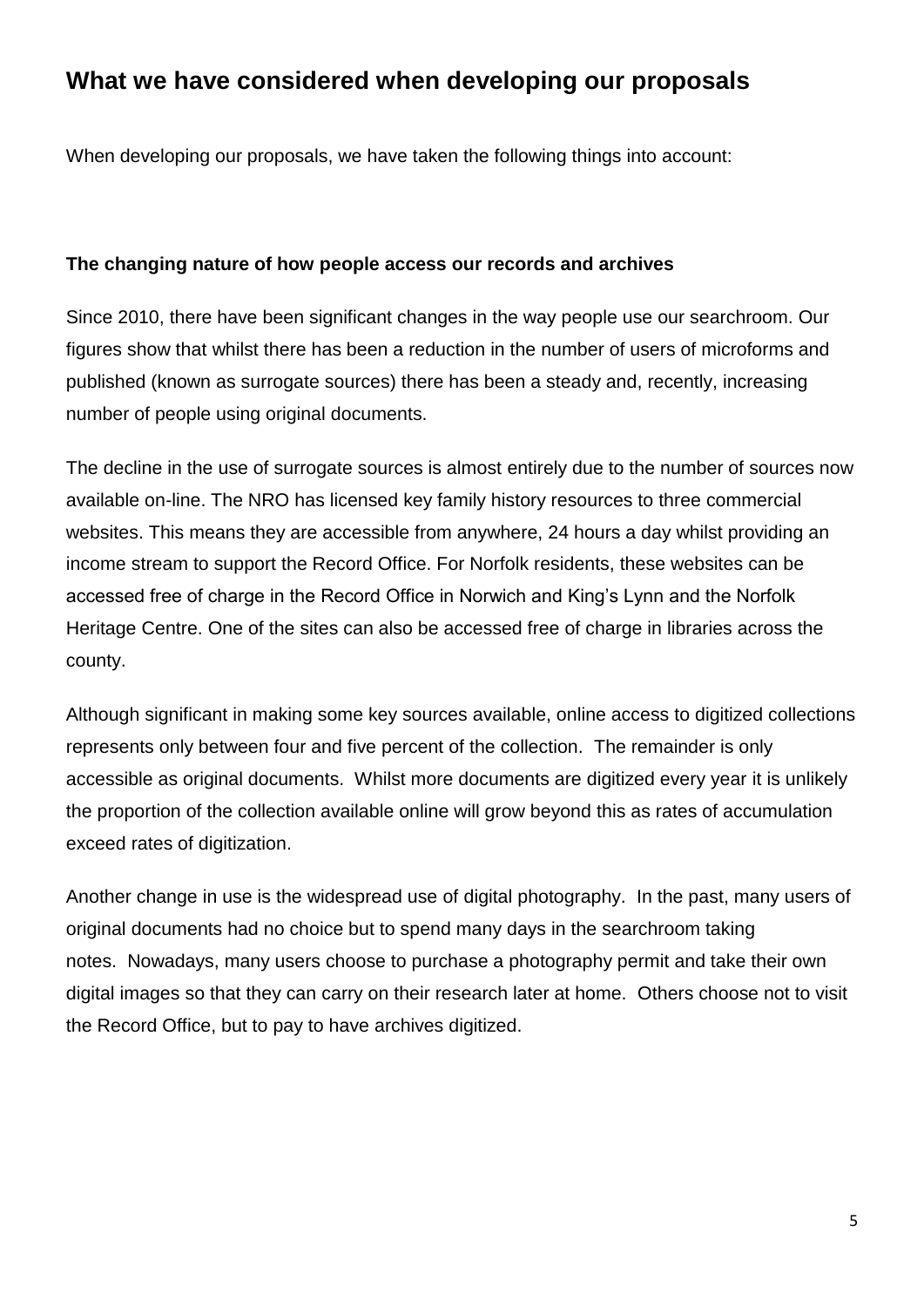#### **The numbers of people who use the different Record Office services**

The average number of people using our different services on a weekly basis over the last 18 months are:

- Average searchroom Use: 91
- Remote access services: emails, letters, online orders etc: 285
- Attendance at education and outreach events: 192
- Sessions on online catalogue: 739

#### **The length of time that people spend in the searchroom**

Visitors using the searchroom tend to stay for a long time. We estimate the average length of a visit to the searchroom to be between three and four hours.

#### **The numbers of people accessing the searchroom on different days**

The average number of people using our searchroom each day over the last five years are:

Monday: 18

Tuesday: 17

Wednesday: 16

Thursday: 21

Friday:19

#### **How people use the Thursday late-night opening**

We have monitored how the searchroom is used on our Thursday late-night opening. Most of those using our services on that evening are staying on from the afternoon rather than arriving later in the evening. We have looked at the number of document requests at our late-night openings over a period of 27 weeks.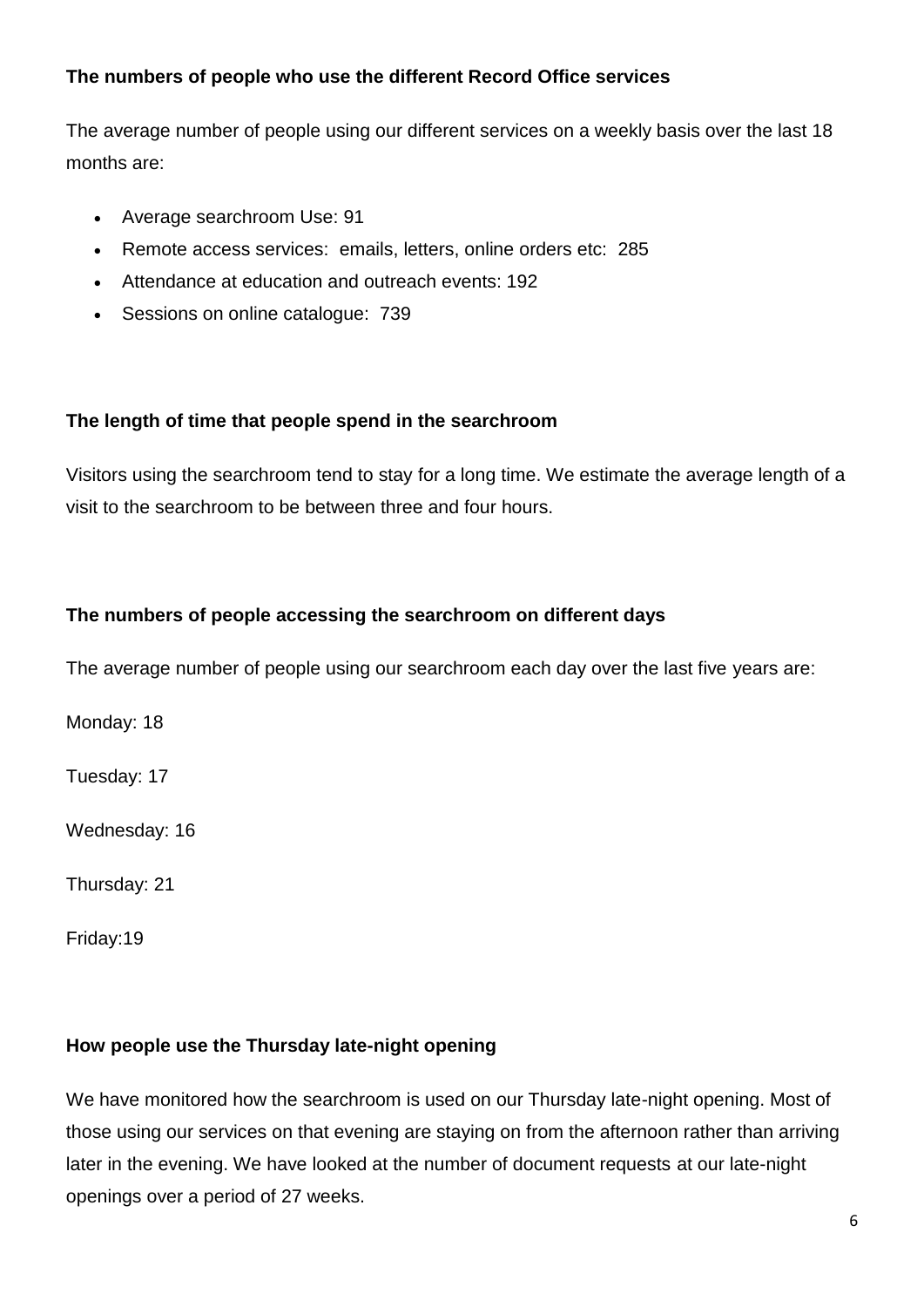| Number of document requested after 5pm Number of weeks |  |
|--------------------------------------------------------|--|
| llo                                                    |  |
| 11-5                                                   |  |
| ll6+                                                   |  |

This table shows, for example, that in nine of the 27 weeks we analysed, no documents were requested at our late-night opening. People could still be working in the searchroom on documents that they requested earlier on in the day.

### **The feedback we received during the last time we consulted on changes to the Norfolk Record Office**.

Our previous consultation showed us the importance to users of the service of the searchroom being open on consecutive days. Some users may travel a considerable distance to use the Record Office and a mid-week break would not be welcome to them.

#### **Actions we are already taking to make our searchroom more efficient**

We now have fewer staff on duty in the searchroom. We've created a new flexible glass educational space within the Record Office. This means we can run groups and events with fewer staff. We have also increased the number of shelves. This means that more library items are available for public use without having to be requested.

In December, the service will further reorganise the searchroom to ensure that staffing is used as efficiently as possible.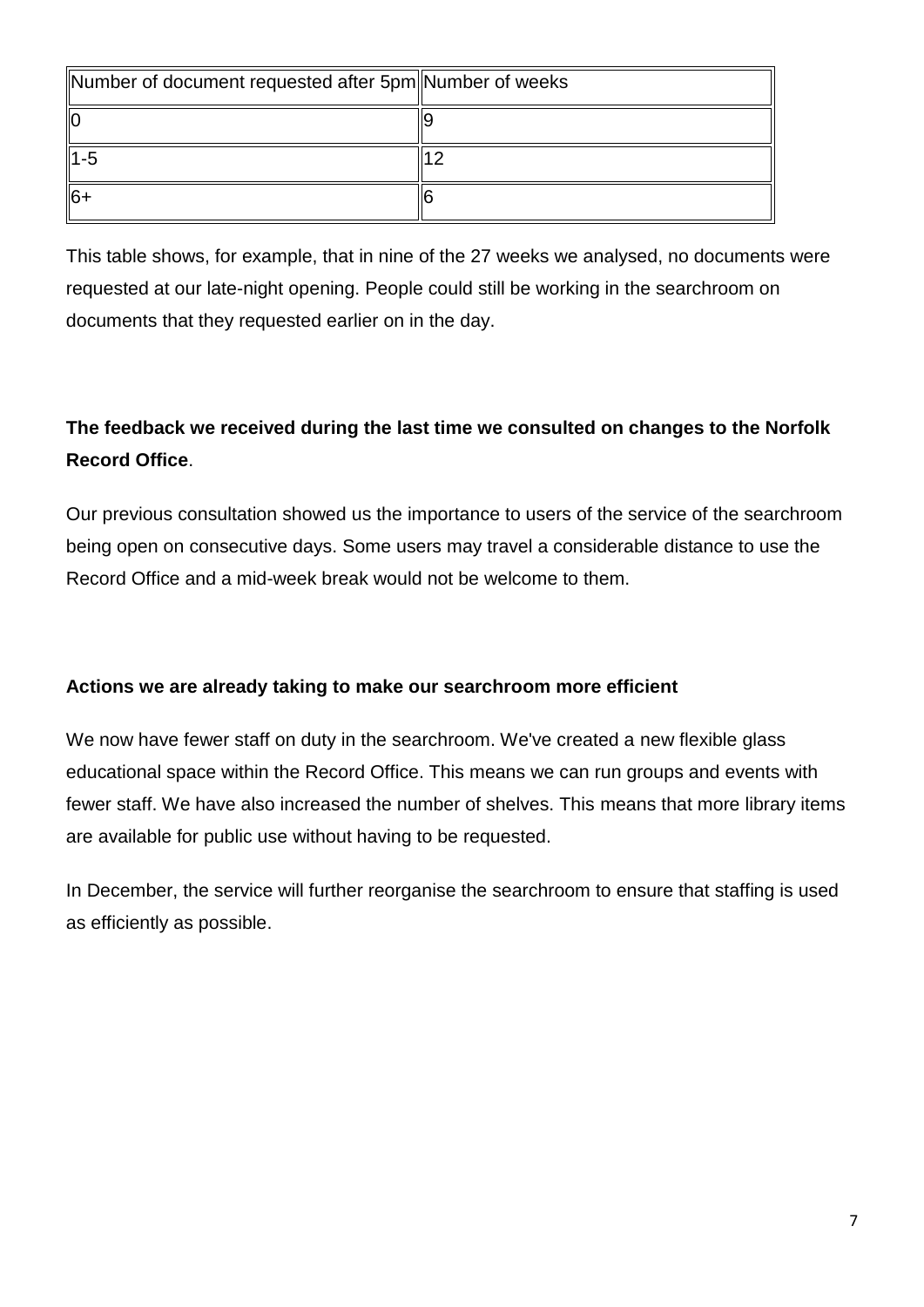#### **Previous consultations**

We consulted on proposals to reduce the opening hours, staffing and work of the Norfolk Record Office as part of our Re-imagining Norfolk budget consultation 2016-19.

We proposed to:

- Reduce the opening hours of the Norfolk Record Office to approximately 24 hours per week
- Only accept new items for the archives on two days a week by appointment
- Stage exhibitions when they are funded externally
- Stop purchasing documents to add to our collection
- Reduce the amount of conservation work we do; and
- Stop the archive specialists working at the Norfolk and Norwich Millennium Library. That proposal was to save approximately £148,000 (£86,000 in 2016-17, £20,000 in 2017-18 and £42,000 in 2018-19).

In responding to our consultation, of those that disagreed with proposal:

- half highlighted their view of the intrinsic value of preserving cultural heritage
- some made specific comments about the importance of protecting the conservation element of the service.

Of those that agreed with the proposal:

- some stated that they felt the service is not essential
- others agreed, with the proviso that the service remain in place in the long term.

Norfolk County Council decided not to go ahead with the proposal at that time.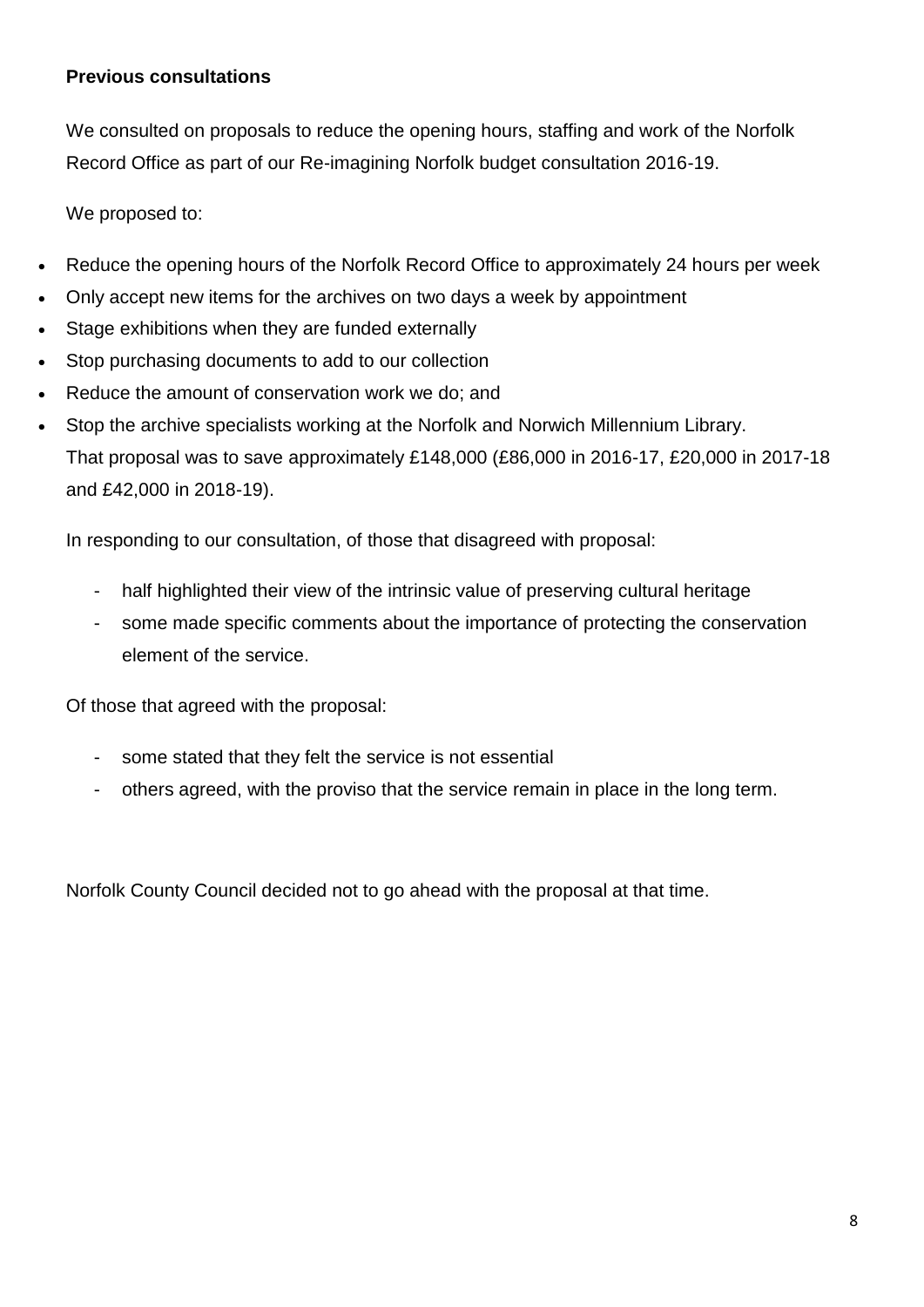# **Our proposal**

We are proposing to refocus the work that our staff do. If we reduce the time staff spend in the search room we can use this time for digitising documents and producing copy certificates which would save money, maintain levels of income generation and increase the accessibility of our collection by putting more records online

The Norfolk Record Office searchroom is currently open for 41.5 hours each week:

Monday 9.00 - 17.00

Tuesday 9.30 - 17.00

Wednesday 9.00 - 17:00

Thursday 9.00 - 19:00

Friday 9.00 - 17:00

.................................................................................................

We are proposing to reduce the number of hours that the searchroom would be open from 41.5 hours a week to between 28 and 30 hours a week. If these changes were to go ahead the searchroom would be open:

Tuesday 10.00 - 17.00

Wednesday 10.00 - 17.00

Thursday 10:00 - 17:00 (And until 19:00 one Thursday a month)

And either Monday or Friday 10:00 - 17.00

.................................................................................................

Our proposal to prioritise the work of our staff on digitisation and certificates would also mean:

- There might be fewer education and outreach events.

- There would be fewer staff to help support volunteers and students on work experience.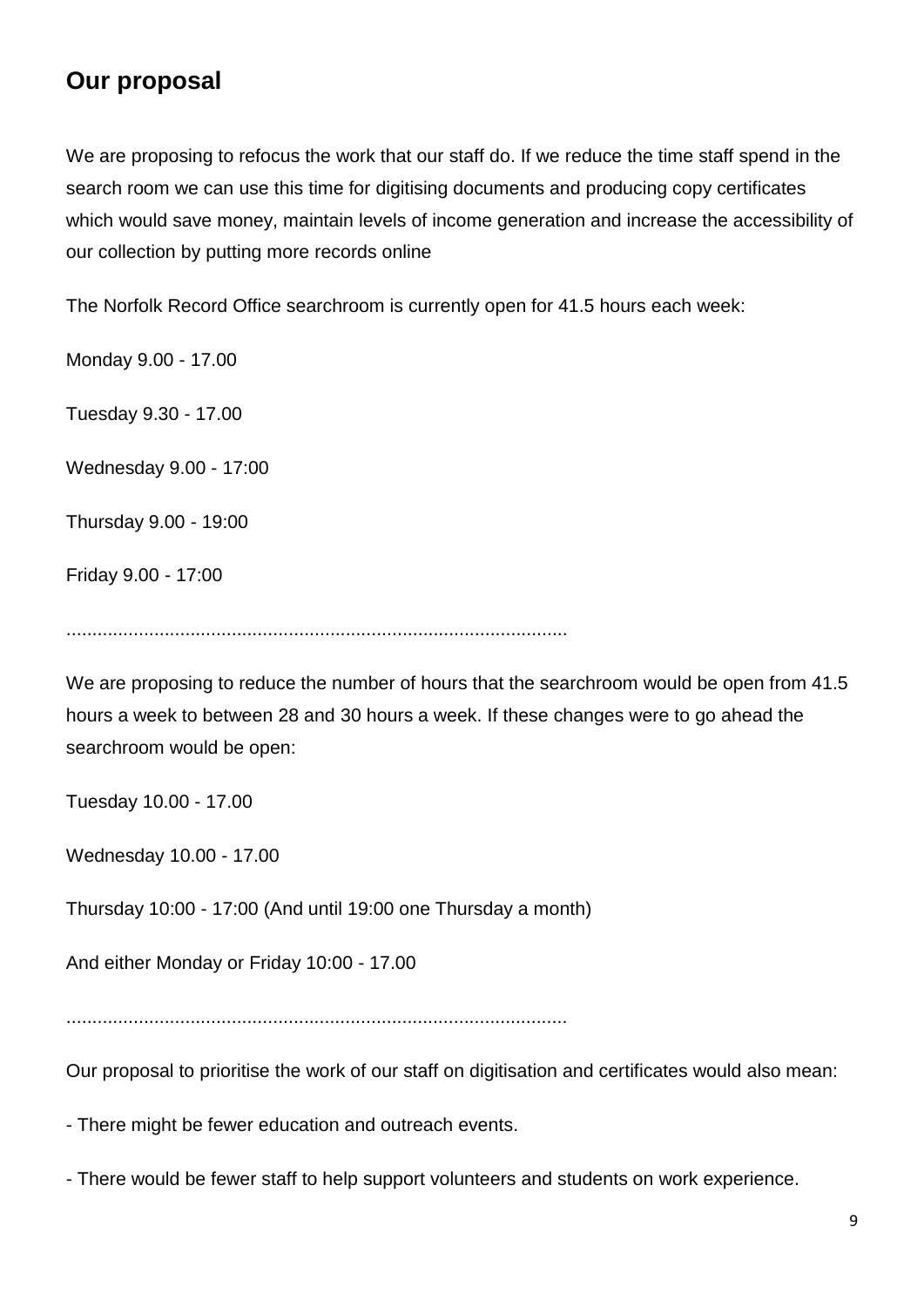- We would not be able to process and conserve as many documents. In other words, we would not be able to do as much work on existing items and new ones coming into our collection.

As part of this saving we are also proposing to save money by reducing the amount of conservation materials that we use. We would not compromise on the quality of the materials though.

**If our proposal went ahead we would save £75,000 in 2019/20.**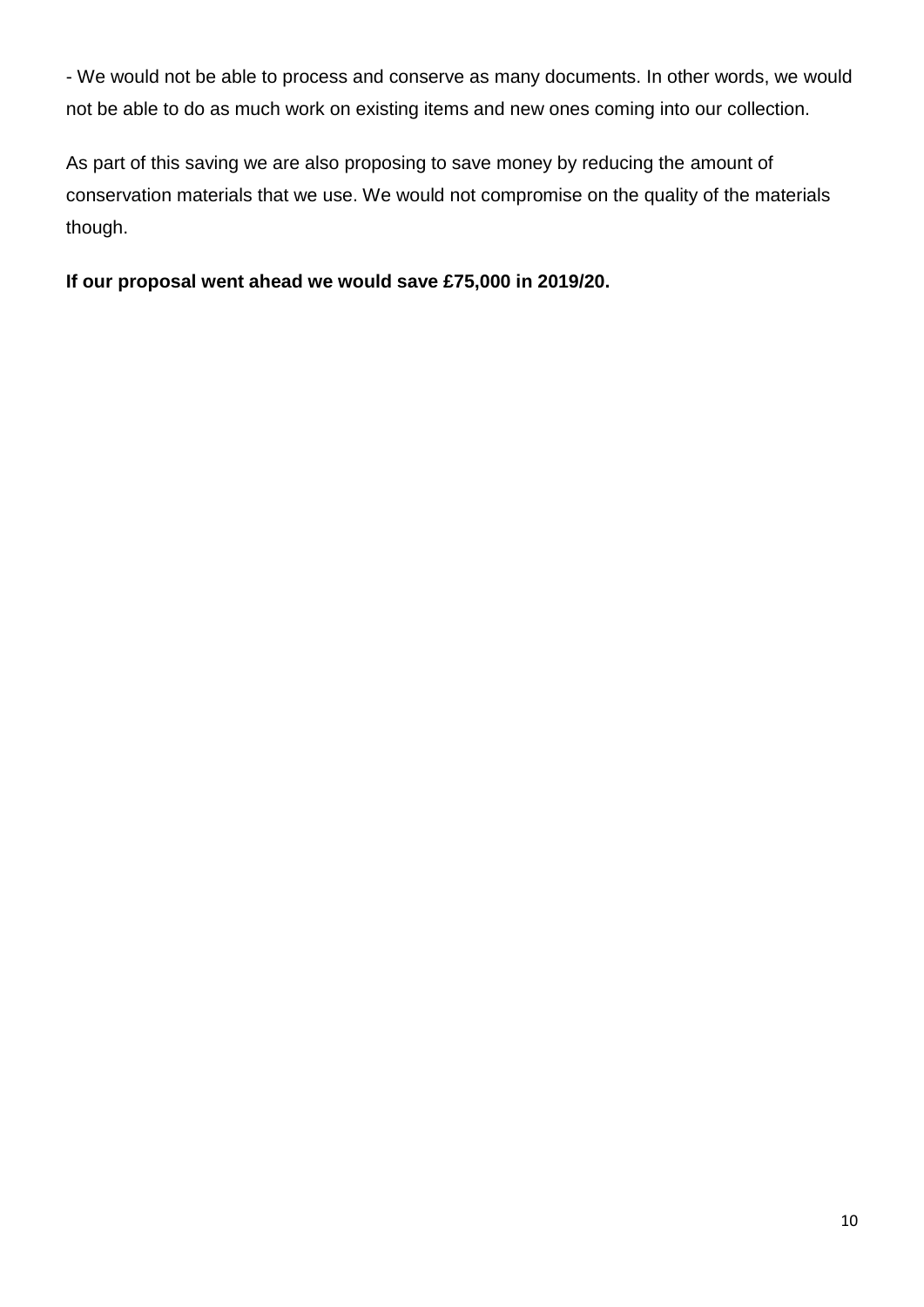# **Who would be affected by our proposal and how**

People who use our searchroom services would be affected by this proposal. The proposal could affect working people who may not be able to use the searchroom during working hours and relied on the Thursday late night opening. However, we are proposing to still have a latenight opening once a month.

Other people using record office services might be affected. The change in focus of staff might mean that there are fewer outreach and educational events for people to attend. The NRO may also not be able to support as many volunteers or people on work experience placements.

Some staff on temporary contracts would not have these renewed.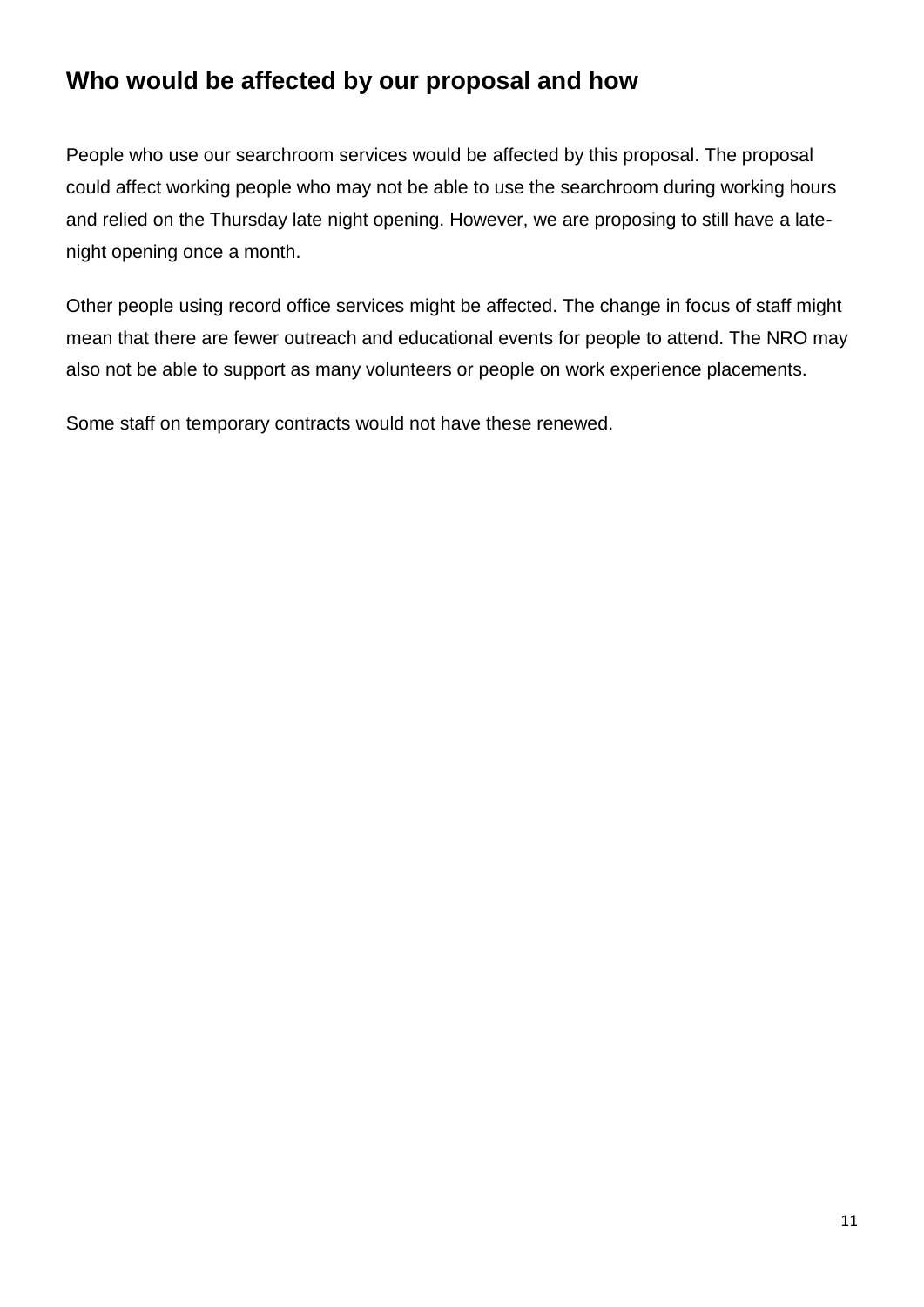### **Have your say**

**1. Do you currently use Norfolk Record Office services?** Please tick  $(\check{\phantom{e}})$  one only:

| Yes      |  |
|----------|--|
| No       |  |
| Not sure |  |

**2. How far do you agree or disagree with our proposal for service changes and a reduction in searchroom hours at Norfolk Record Office?** Please tick ( $\check{\cdot}$ ) one answer only:

| <b>Strongly</b><br>agree | Agree | <b>Neither</b><br>agree or<br>disagree | <b>Disagree</b> | <b>Strongly</b><br>disagree | Don't<br>know |
|--------------------------|-------|----------------------------------------|-----------------|-----------------------------|---------------|
|                          |       |                                        |                 |                             |               |

**3. Why do you say that?** Please briefly write in below, including how the proposal might affect you: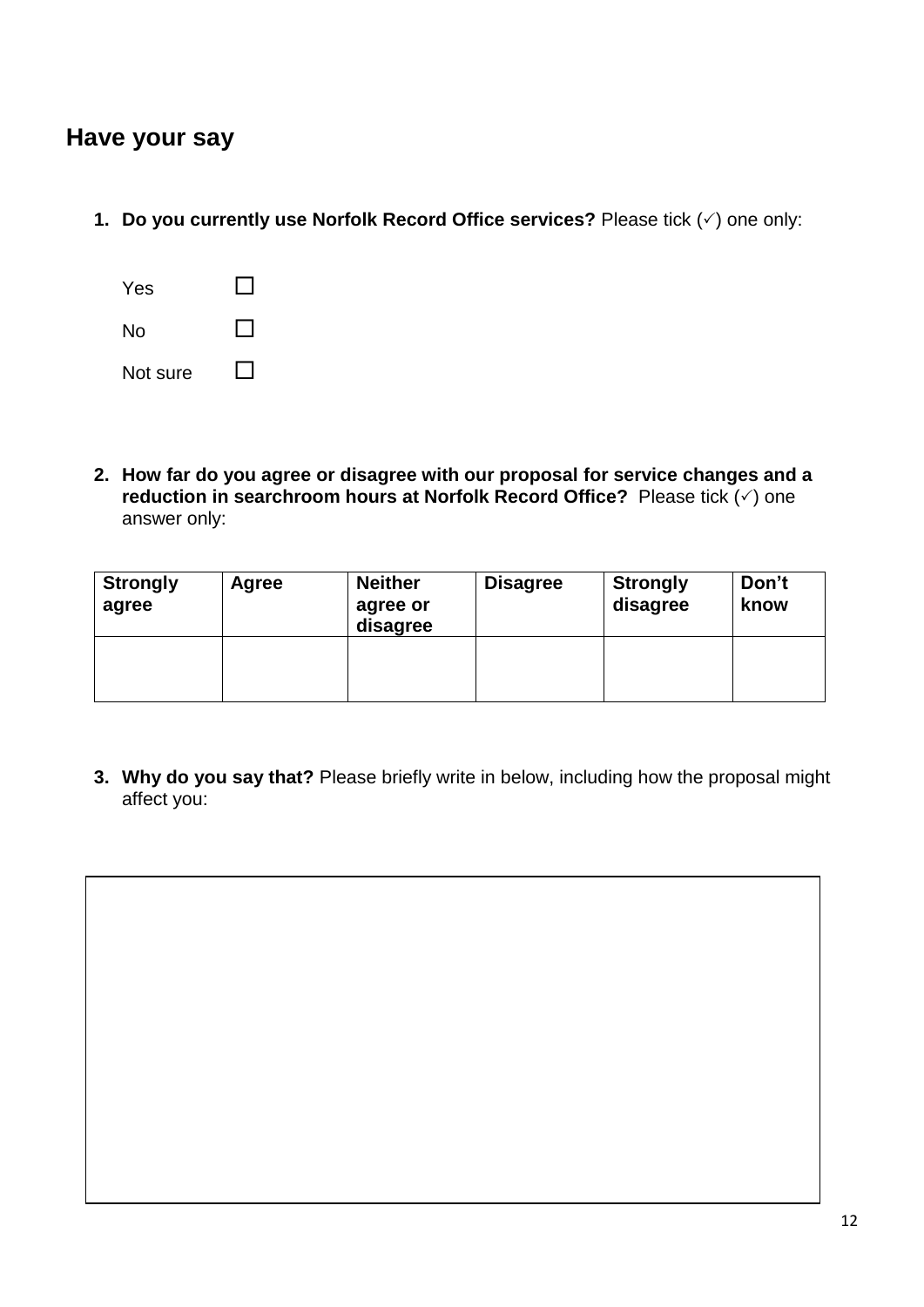**4. As part of our proposal we are considering reducing the number of hours that the searchroom would be open. Currently the Norfolk Record Office is open Monday to Friday. If our proposal went ahead we would need to decide which hours to open. Which option, if any, would you prefer?** Please select one only:

| Open Monday to Thursday (Closed on Friday) |  |
|--------------------------------------------|--|
| Open Tuesday to Friday (Closed on Monday)  |  |
| Don't mind                                 |  |
| Don't know                                 |  |
| Other – please write in below              |  |
|                                            |  |

**5. Why do you say that?** Please write in below: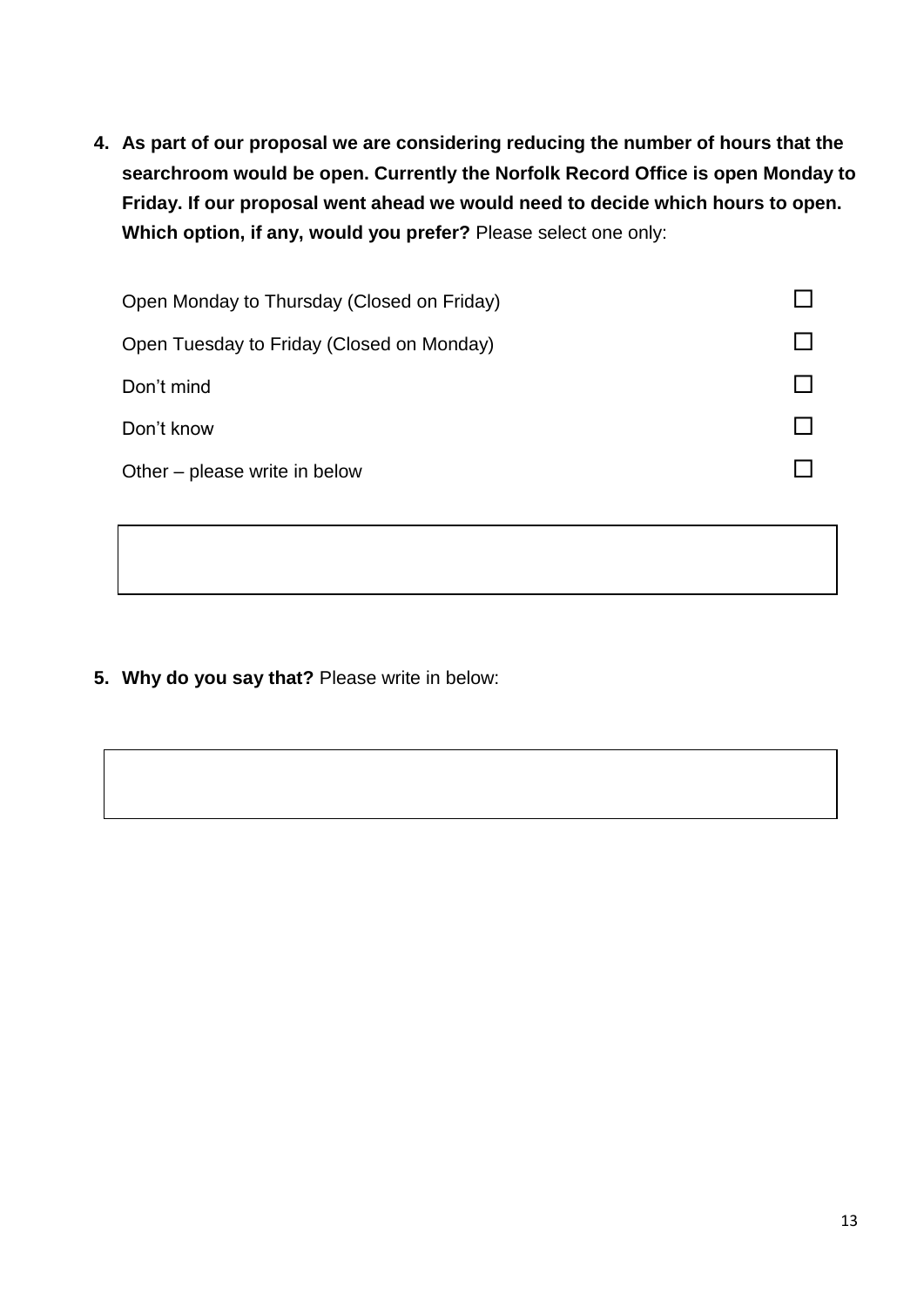# **About you**

**6.** Are you responding as...? Please tick  $(\check{\phantom{e}})$  one answer only:

| An individual / member of the public        |  |
|---------------------------------------------|--|
| A family                                    |  |
| On behalf of a voluntary or community group |  |
| On behalf of a statutory organisation       |  |
| On behalf of a business                     |  |
| A Norfolk County Councillor                 |  |
| A district or borough councillor            |  |
| A town or parish councillor                 |  |
| A Norfolk County Council employee           |  |

**7. If you are responding on behalf of another organisation, what is the name of the organisation, group or business?**

Please write your answer in the box:

**8. Are you...?** Please tick  $(\check{\phantom{e}})$  one answer only:

| Male                                           |        |
|------------------------------------------------|--------|
| Female                                         |        |
| Prefer to self-describe (please specify below) | $\Box$ |
| Prefer not to say                              |        |

If you prefer to self-describe please specify here: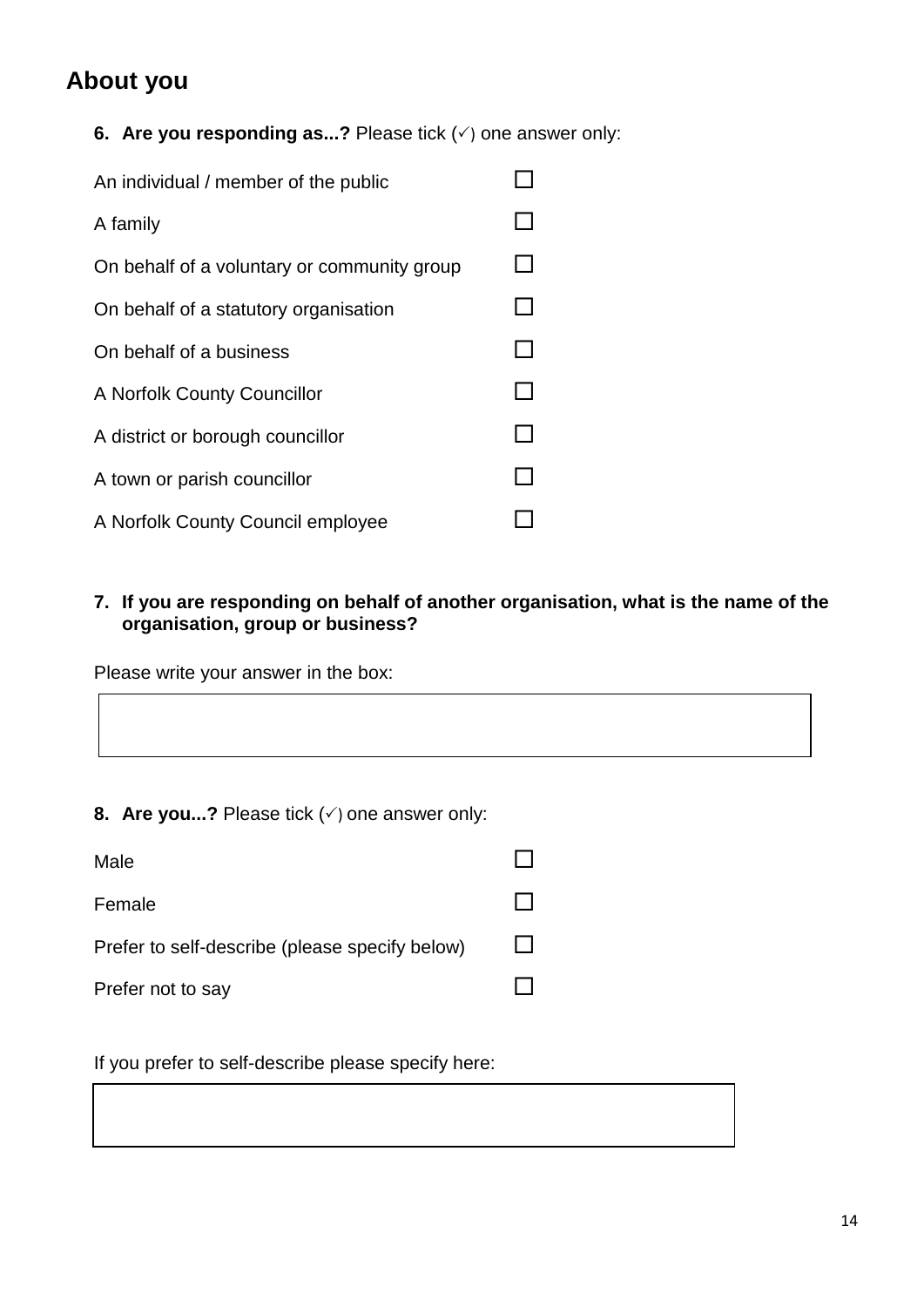#### **7. How old are you?** Please tick  $(\check{\phantom{e}})$  one answer only:

| Under 18 |               | 55-64             |              |
|----------|---------------|-------------------|--------------|
| 18-24    |               | 65-74             |              |
| 25-34    | $\mathcal{L}$ | 75-84             |              |
| 35-44    | $\mathbf{I}$  | 85 or older       | $\mathbf{I}$ |
| 45-54    |               | Prefer not to say | $\mathsf{L}$ |

**8. Do you have any long-term illness, disability or health problem that limits your daily activities or the work you can do?** Please tick  $(\check{\phantom{\prime}})$  one answer only:

| Yes               |  |
|-------------------|--|
| <b>No</b>         |  |
| Prefer not to say |  |

**9. How would you describe your ethnic background?** Please tick  $(\check{\phantom{a}})$  one answer only:

| <b>White British</b>                            |  |
|-------------------------------------------------|--|
| White Irish                                     |  |
| White other                                     |  |
| Mixed / multiple ethnic group                   |  |
| Asian or Asian British                          |  |
| Black / African / Carribean / Black British     |  |
| Prefer not to say                               |  |
| Other ethnic background - please describe below |  |
|                                                 |  |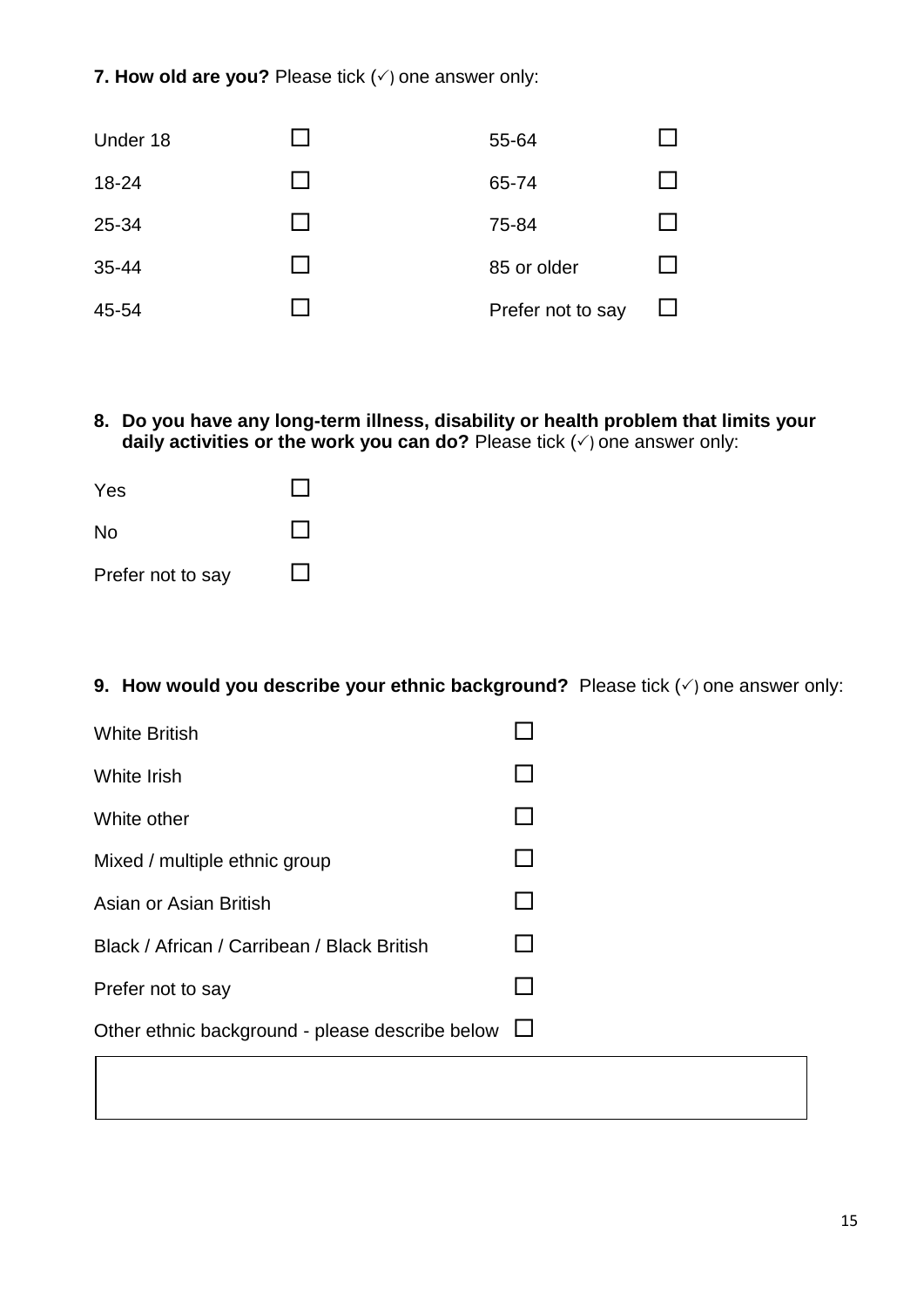#### **10.What is your first language?**

Please write your answer in the box:

#### **11.What is the first part of your postcode? (e.g. NR4)**

Please write your answer in the box:

### **How we will make our decision and report back to you**

We will take a report about the findings to this consultation to our Communities Committee on 16 January 2019. The report will feed back what people have told us about the potential impact of our proposal. The feedback will also be reported at Full Council on 11 February 2019.

Our county councillors will consider the consultation responses we receive very carefully. In particular, they will take into account:

- The impact of any proposal on individuals, groups or communities and in particular on people identified as having 'protected characteristics' under the Equality Act 2010. The protected characteristics are: age; disability; gender reassignment; pregnancy and maternity; race; religion or belief; sex; and sexual orientation. As well as this equality impact assessment, councillors will consider the impact of proposals on rural areas
- The views of people and stakeholders consulted
- The evidence of need and what is proven to work effectively and well
- The financial and legal positions and any constraints at the time
- Any potential alternative options, models or ideas for making the savings.

Your opinions are valuable to us. Thank you for taking the time to read this and respond.